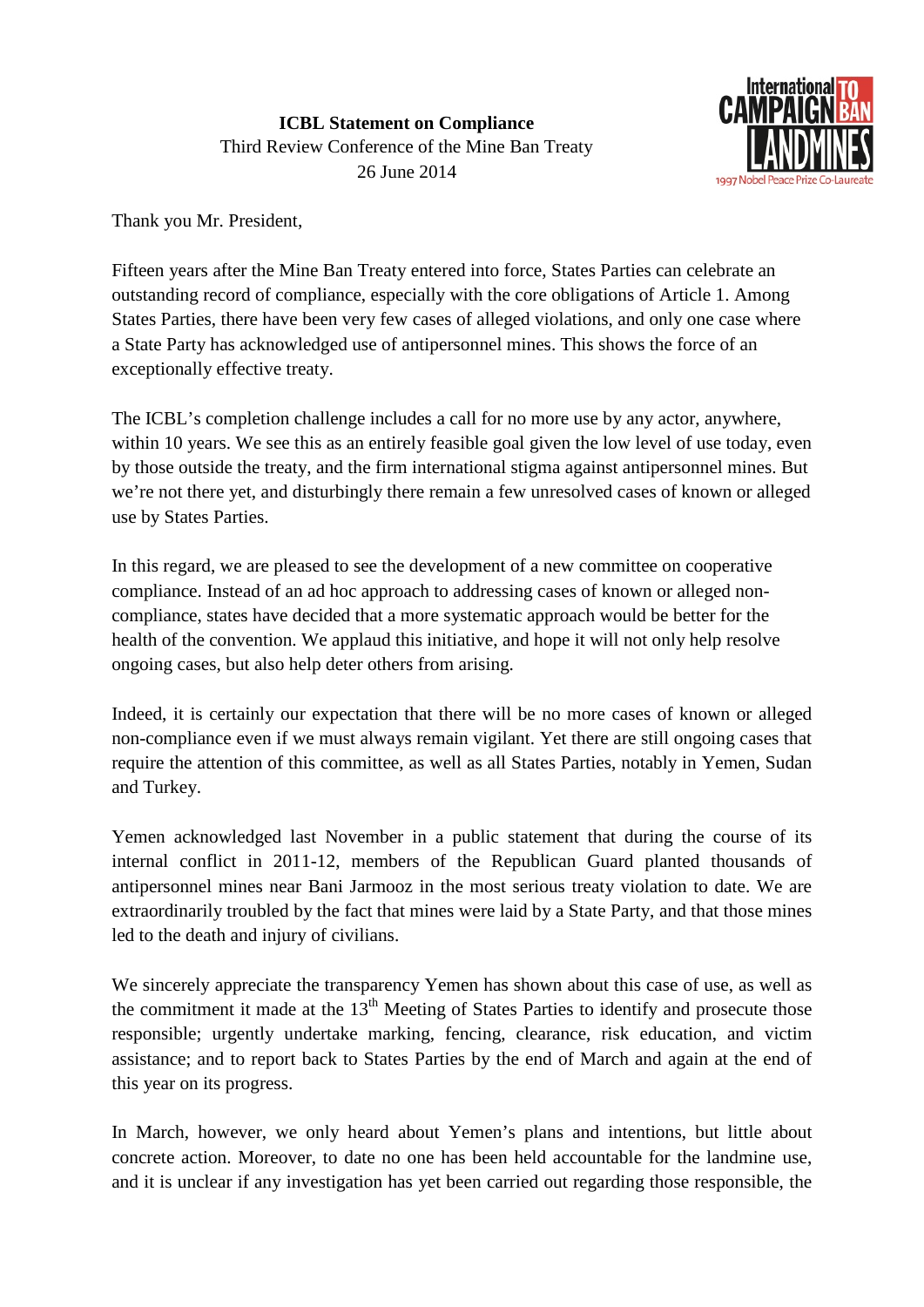source of the mines, or the possible presence of additional stocks.

We thank Yemen for its update today, but we ask it to proceed more diligently in its investigation and to ensure the area is cleared immediately. We ask other States Parties to engage with Yemen extensively, both to emphasize the urgency of resolving this matter, and to support its mine action efforts. We expect much more concrete and meaningful progress by the end of 2014.

Concerning Turkey, the ICBL again would like to request more information on the investigations of two separate allegations of use dating from 2009, as well as to inform States Parties what national law fully enforces the mine ban, and what steps are being taken to inform its armed forces of their international legal obligations.

There have also been in recent years allegations of use by members of the armed forces of South Sudan and Sudan. South Sudan presented a report on its investigation in April, indicating that any new mine use was only carried out by non-state armed groups. In my own country, Sudan, we have shared with the government photos of several crates of antipersonnel mines in an area of ongoing conflict. It is urgent to determine if such mines were used – by any party to the conflict – as well as if they have been destroyed. So far Sudan has set up an investigative committee, but the security situation has prevented access to the most of the areas where the photographs were taken. We thank Sudan for the report it made this week on an initial investigation, and we urge it to investigate and report on the other areas as soon as possible.

Mr. President, these use allegations demand the attention of all States Parties, as they invoke the most serious violation of the treaty. States should not shy away from discussing allegations of use openly, so that clarification of the situation can be achieved. And their expression of deep concern about acknowledged use lets the world know that any use of antipersonnel mines by any actor cannot be tolerated.

In order to achieve the end of all use of antipersonnel mines by any actor, the ICBL believes that activities to engage non-state armed groups in a ban on antipersonnel mines and advocacy on humanitarian mine action should also remain a priority for the mine ban community. States Parties should facilitate this process by providing access for engagement and monitoring by civil society, and supporting humanitarian mine action by appropriate entities. In this regard, the ICBL welcomes the recent signing of Geneva Call's Deed of Commitment by the Sudan People's Liberation Movement-North.

Use of mines is not, however, the only compliance issue facing States Parties. We have already noted this week the ongoing non-compliance with Article 4 by three States Parties, as well as our view that many states are keeping mines under the Article 3 exception without demonstrating their use for permitted purposes. As well, there continues to be low respect for the Article 5 obligation to clear all mined areas as soon as possible. And the compliance rate for the transparency reporting requirement falls ever lower every year.